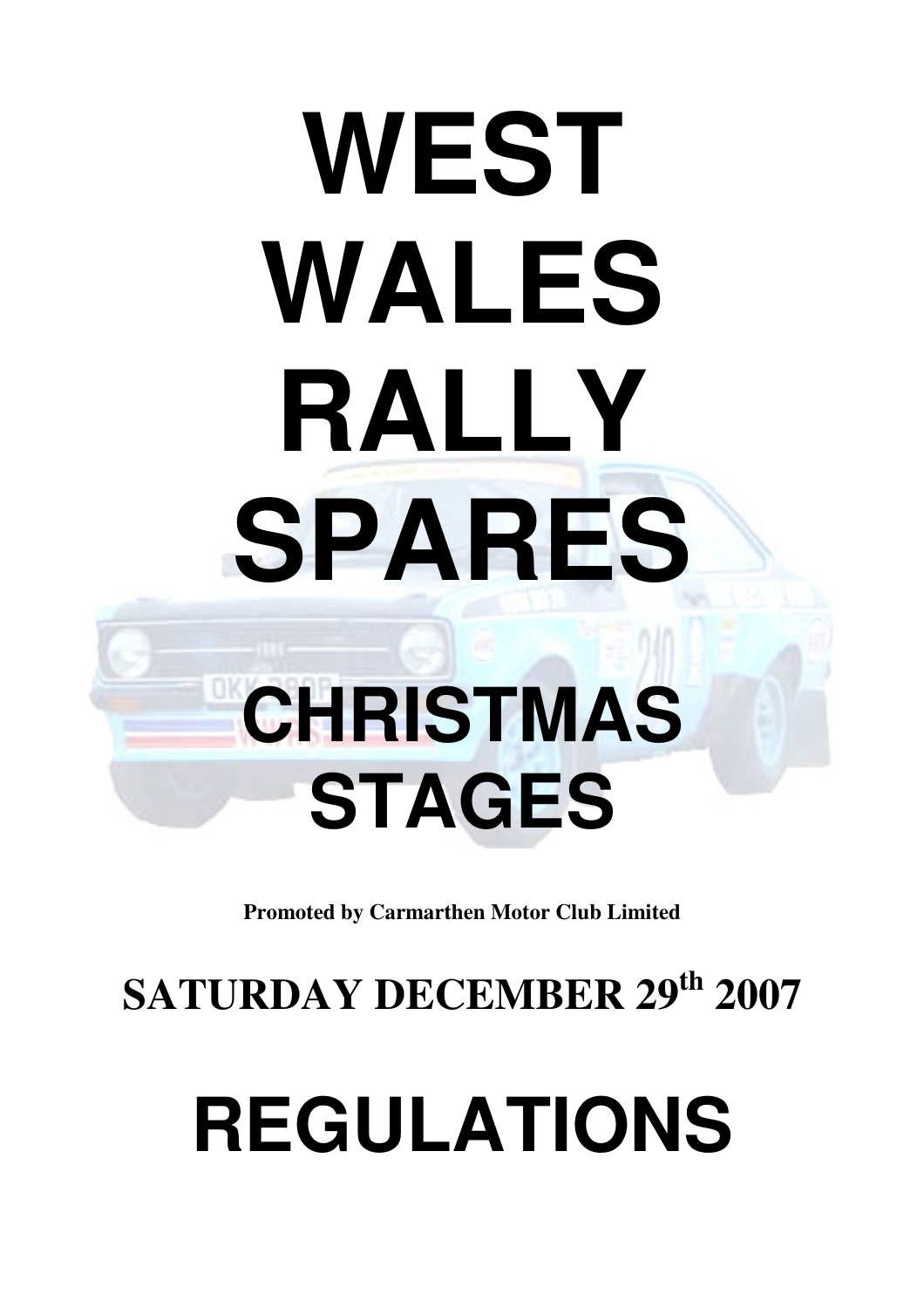#### **WEST WALES RALLY SPARES CHRISTMAS STAGES 2007**

#### **SUPPLEMENTARY REGULATIONS**

#### **1. ANNOUNCEMENT**

Carmarthen Motor Club Ltd will organise a National B permit Stage Rally on Saturday 29<sup>th</sup> December 2007.

#### **2. JURISDICTION**

The meeting will be held under the General Regulations of The Royal Automobile Club Motor Sports Association Ltd (MSA) (incorporating the provisions of the International Sporting Code of the FIA), these Supplementary Regulations and any written instructions that the organising club may issue.

#### **3. AUTHORISATION**

MSA Permit Number t.b.a.

#### **4. ELIGIBILITY**

The event is open to:

- (a) All fully elected members of the organising club.
- (b) All fully elected members of clubs within the W.A.M.C.
- (c) All fully elected members of clubs within the A.S.W.M.C.

Competition Licences (National B status or higher), club membership cards and Championship Registration card(s) (if applicable) will be inspected at signing-on.

#### **5. SCRUTINEERING AND SIGNING-ON**

Scrutineering and signing-on will take place at The Welsh Motorsports Centre at Pembrey on Saturday 29<sup>th</sup> December 2007 between 07.00 and 09.00. Any competitor not signed on one hour before his start time may be excluded. First car starts at 10.00.

Competing cars do not require road fund licences. MOT Certificates (if applicable) and Registration Documents must be available for inspection at scrutineering.

#### **6. ROUTE**

Cars will start at 30 second intervals.

The event will comprise approximately 50 stage miles in up to 5 special stages on private property in the form of concrete and tarmac surface roads at the Welsh Motorsport Centre at Pembrey. Each stage may contain up to 200 metres of unsurfaced roads. These stages will be timed to an accuracy of less than 1 minute in accordance with K30.2.

The event will start and finish at the Welsh Motorsport Centre at Pembrey (159/396 033).

#### **7. CLASSES**

The event will consist of 6 classes as follows:

- Class 1 Cars up to 1400 cc.
- Class 2 Cars 1401 to 1600 cc.
- Class 3 Cars 1601 to 2000 cc with normally aspirated 4 cylinder 8 valve engines and 2 wheel drive.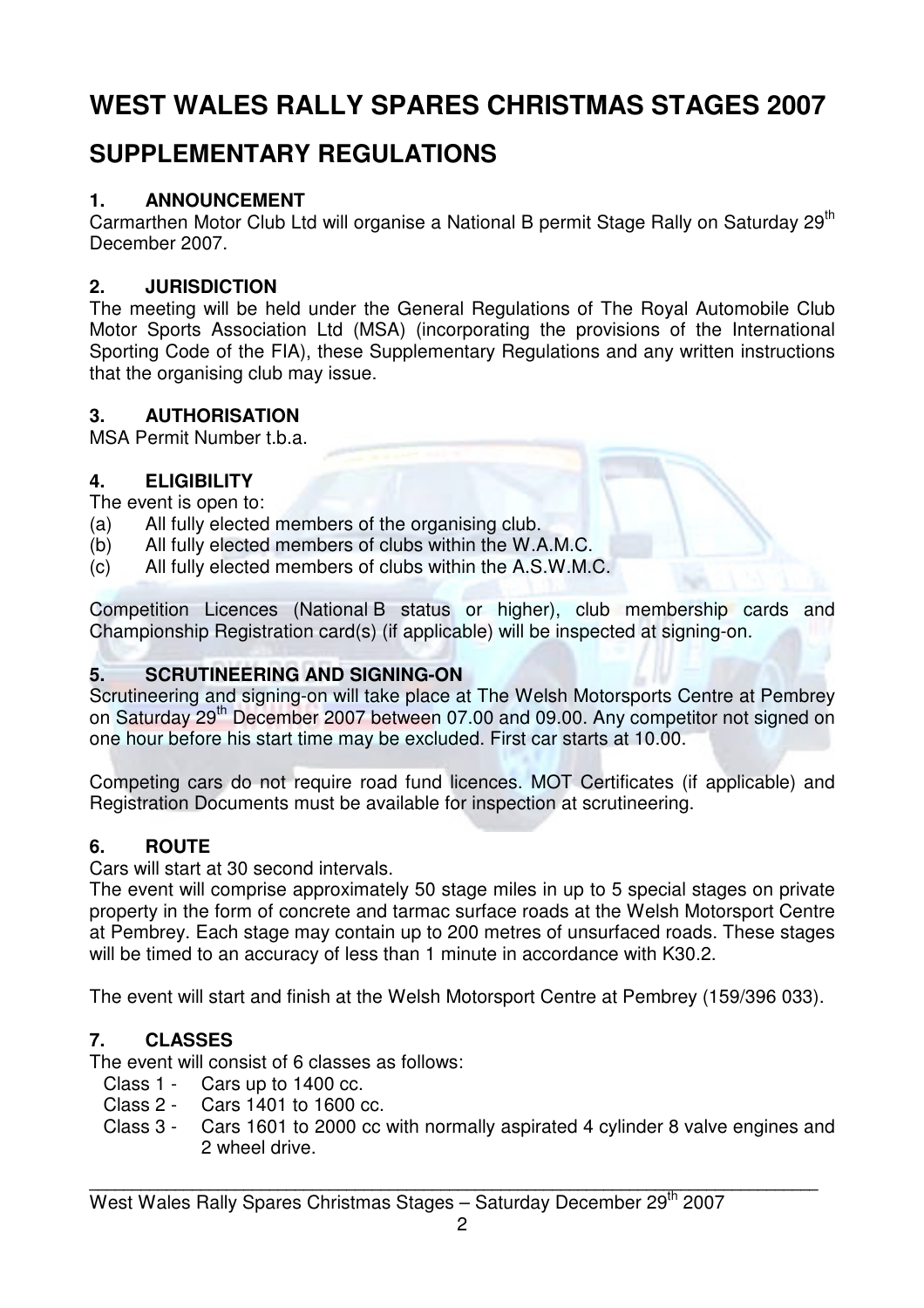- Class 4 Cars 1601 to 2000 cc not complying with class 3.
- Class 5 Cars 2001 cc and over.
- Class 6 Road rally cars as defined in the rules of the 2006 Welsh Clubman Tarmacadam Championship with the following exceptions:

Cars do not need to be taxed for the public highway.

 Tyres shall comply with K22.3 and shall be selected from those listed in R3.1.1 list 1A **or** list 1B (ie Avon Turbospeed CR28 Sport, Yokohama A021-R etc. **can** be used).

Advertising is permitted.

Class 7 - Historic rally cars complying with K37.10 to K37.12

All forced induction engined cars, will be subject to an equivalency factor of 1.7 times the cubic capacity of the engine in determining the capacity class of the car concerned.

#### **8. TROPHY RALLY**

A trophy class will run over stages 4 and 5, and will be open to any competitor who retires on stages 1 to 3, subject to the car being re-scrutineered and permission being granted by the Clerk of the Course. There will be no awards given in this class as it is intended purely to give those who retire early in the event to have an opportunity to give their car a run.

#### **9. AWARDS**

Awards will be presented as follows: 1st overall Awards for driver and co-driver 1st in each class **Awards** for driver and co-driver 2nd in each class **Awards for driver and co-driver** 3rd in each class Awards for driver and co-driver Best all ladies or mixed crew **Awards** for driver and co-driver No crew may win more than one of the above awards.

#### **10. ENTRIES**

The entry list opens on publication of these regulations and closes for seeding on Wednesday 19<sup>th</sup> December 2007. Late entries may be accepted at the discretion of the Organisers up to 28<sup>th</sup> December 2007 but will not necessarily be seeded in. The entry fee is £190.00. All entries must be made on the official entry form and accompanied by the appropriate fee. Entry places may not be reserved by telephone.

The Entries Secretary of the Meeting to whom all entries must be sent is Ryland James, Cartref, Bethlehem Road, Pwll Trap, St Clears, Carmarthenshire, SA33 4AN (Tel & Fax: 01994 230966 or E-mail Rylandjms@aol.com). Please restrict any telephone calls to between 1800 and 2100.

The maximum entry for the meeting is 75 plus 10 reserves. The minimum is 40. The minimum for each class is 3. Should any of the above minimum figures not be reached, the organisers have the right to either cancel the meeting or amalgamate classes as necessary.

Entries will be selected on receipt.

Entries cancelled in writing before the closing date for entries will be entitled to a full refund less £20. Entries cancelled after the closing date will not be refunded unless the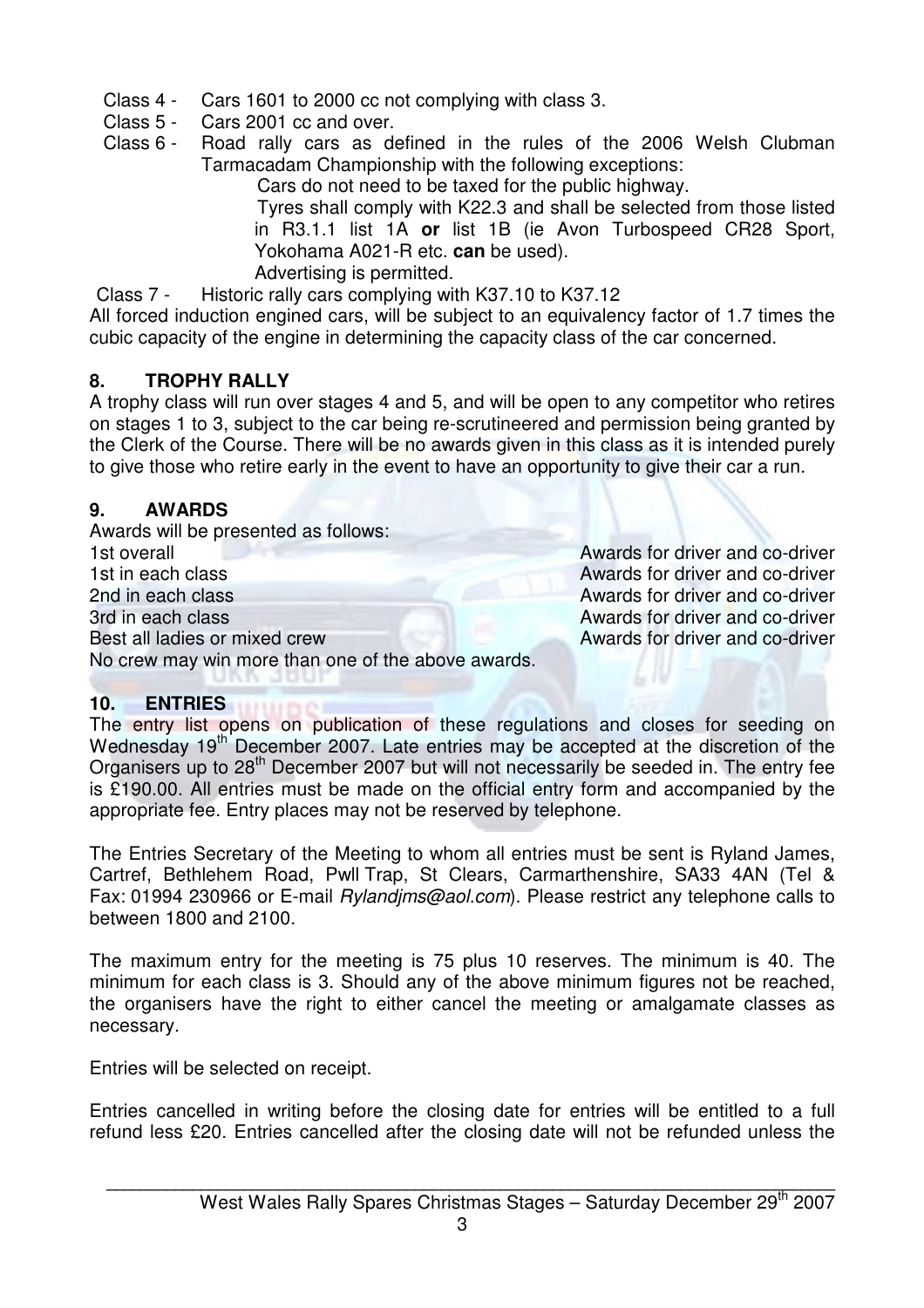vacant place is filled by a reserve. The above procedure will also apply to reserves who will be notified as soon as possible of vacant places.

Final instructions and entry list will be posted to the crew member indicated on the entry form in the week prior to the event and will carry the same force as these regulations.

#### **12. OFFICIALS**

MSA Steward: T.B.A. Club Stewards: Ian Howells and Mike Kennett Clerks of the Course: Mike Griffiths Tel: 01554 754421(H) Chris Long Tel: 01792 425416 (H) Secretary of the Meeting: John Butler-Jenkins, 3 Porth-y-Plas, Llanstephan Road, Carmarthen, SA31 3PW. Tel:01267 232601(H) Entries Secretary: Ryland James Tel: 01994 230966 (H) or e-mail rylandjms@aol.com Chief Marshal: Clive Morris Tel: 01559 384326 (H) MSA Scrutineers: Keith Morgan MSA Timekeeper: Gethin Rees Chief Medical Officer: Dr A. Stevenson Judges of Fact: To be displayed on official notice board Vehicle eligibility: Keith Morgan Environmental scrutineer: Rob Duke Radio Co-ordinator & Safety Officer: Colin King Results Service: Amserwyr Modur Cymru

#### **13. RESULTS**

Provisional results will be published at the Welsh Motorsport Centre, Pembrey in accordance with B13.1(b) and any protest or appeal must be lodged in accordance with O5 and O6.

#### **14. DOCUMENTATION**

Entrants will be supplied with a Route diagrams and time cards at signing on. These documents will provide all the necessary information to enable competitors to comply with K32.

Competitors may be required to make up lateness at rest halts (K30.6)

#### **15. SERVICING**

Servicing is defined as work being carried out on the car by any person other than the competing crew, or the use of any parts or tools not carried in the competing car. There will be one service area where work may be carried out by the Service Crew of the competing car.

Crews may work unassisted on their own cars as described in K34.1.3.

#### **16. IDENTIFICATION**

Competitors will be identified by 9" high black numbers on a white background on both sides of the vehicle (not supplied). Competitors will be responsible for maintaining these identifications in a legible condition during the event and their removal after the event or upon retirement. Competitors will also identified by high visibility numbers supplied by the organisers **to be fixed on both rear side windows**.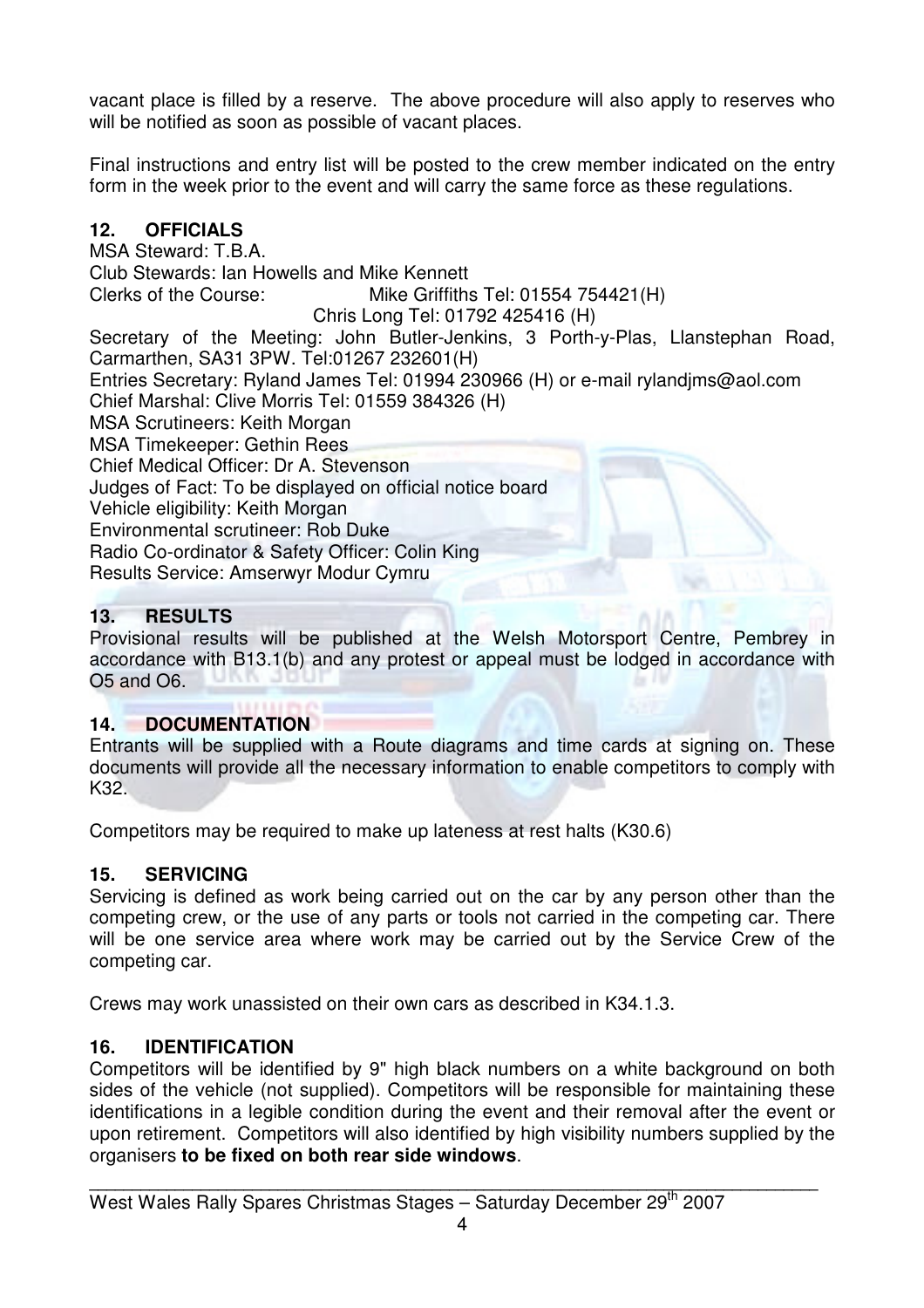#### **17. CONTROLS AND TIMING**

The event will be run using Target Timing (K30).

The rally will be divided into Road Sections and Special Stages.

All controls other than Passage Controls (PCs) and Route Checks will be Time Controls (TCs). Each road section will be allotted a Target Time based on approximately 28 mph average or less and a competitor can calculate his Due Time of arrival at any TC by adding his Target Time to his actual time of departure from the preceding TC. On any Road Section following a Special Stage three or four minutes extra will be allowed over the set average speed to account for any delays at the Special Stage Finish.

All Special Stages will have a Bogey Time set at 75 mph and a Target Time set at approximately 30 mph. Competitors will receive penalties as follows:-

- (i) Under Bogey Bogey Time
- (ii) Over Bogey under Target Actual Time Taken
- (iii) Over Target Target Time(No extra time penalties)

However, excess lateness taken over Target on Road Sections and Special Stages is cumulative and once lost cannot be regained.

When accumulated lateness between any two adjacent Main Controls exceeds the permitted maximum of 5 minutes a competitor will be excluded.

Should any recorded time not be legible or not appear authentic the organisers may use any means at their disposal to establish a time.

The following titles shall describe the various types of Time Controls: (See K28 for description of signs).

- (a) Main Controls (MC Signs 1 and 2)
- (i) Main controls will be situated at the Start and Finish of the Rally, immediately before and after any Rest Halt/Service Area, or at any other specified point.
- (ii) At an MC after a rest halt Competitors will restart at 30 second intervals in order of their arrival at the MC immediately preceding that halt.
- (iii) Each competitor will be given a due starting time from any MC and the difference between this time and his actual starting time will be counted towards exclusion for overall lateness. Also a time penalty will be applied.
- (iv) Competitors not excluded by reason of having accumulated more than the maximum allowed lateness will restart (subject to 16(a)(iii) above) from any MC with zero lateness, i.e. lateness is only accumulated between two adjacent MC's.
- (b) Special Stage Arrival Controls (SSA Signs 1 and 2) On arrival at SSA a competitor will receive an arrival time only when he is ready to start the stage (helmets on etc.). A competitor who is early may wait for his Due Time subject to K29.3. A provisional start time for the stage will be allocated in accordance with K30.4(k). He must then proceed immediately to the Start Line.
- (c) Special Stage Start Control (SSS Sign 3)

At the SSS a Competitor will be given a start time for the Stage in hours, minutes and seconds and will normally coincide with the provisional time allocated at the arrival control. Once a competitor has clocked in at an SSA the competitor must be ready to start the stage except as laid down in K30.4(k). Notwithstanding regulation K25.12, the starting procedure for special stages shall be replaced by traffic lights in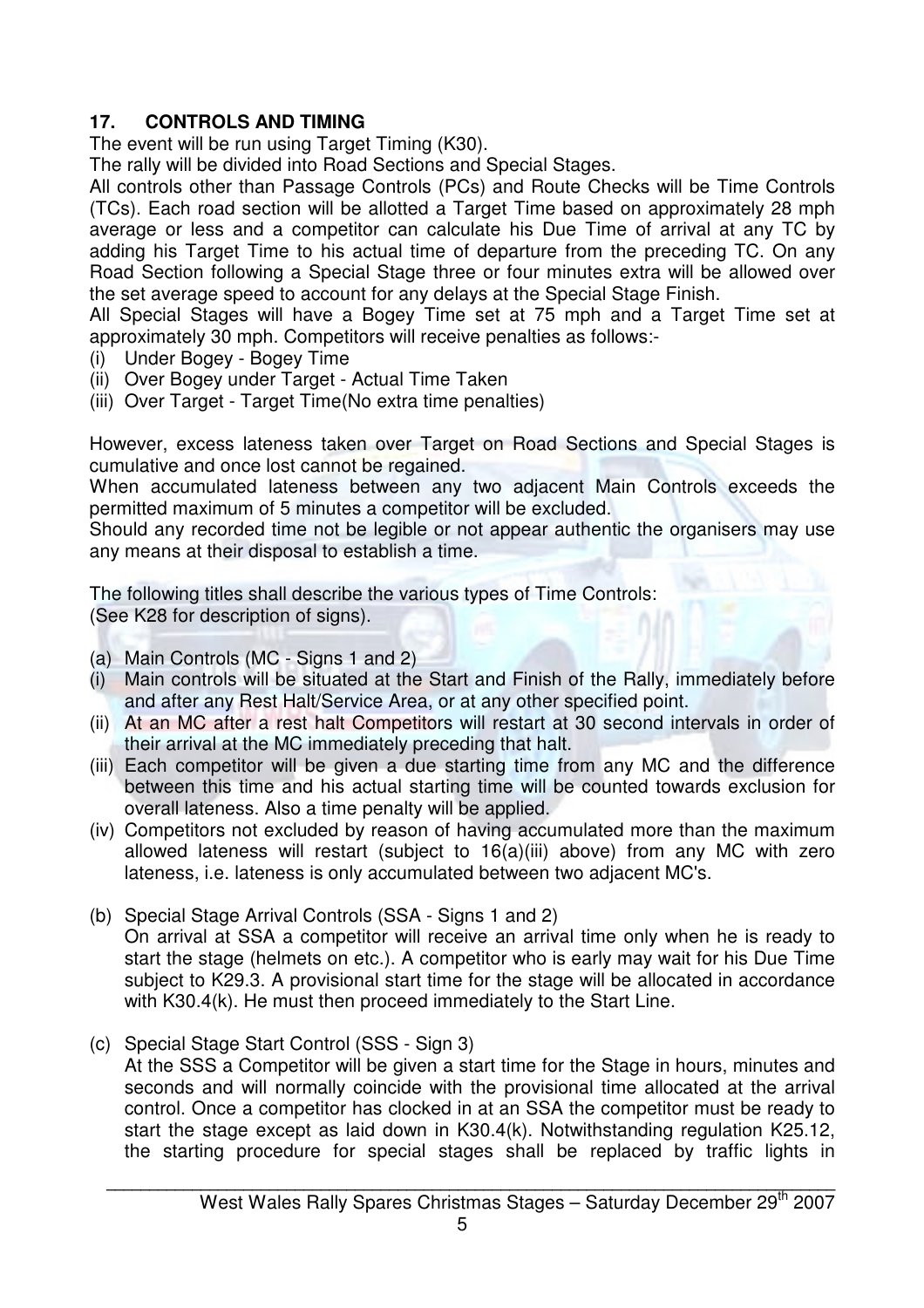accordance with the following procedures and sequence. The The 30 second warning will not be given. With 15 seconds to go the Red light comes on. With 10 seconds to go the Red light stays on and the five Amber lights come on. With 5 seconds to go the Red light goes out. From 5 seconds to zero the Amber lights count down the last 5 seconds. At zero seconds the Green light comes on to signal go. The green light remains on for 5 seconds

 As each section is timed separately the time taken from SSA to SSS is Dead Time and delays are automatically allowed for. The control area between Sign 1 at the SSA and Sign 3 at the SSS will be parc ferme

(d) Special Stage Finish Control (SSF - Signs 4, 5 and 7)

 At the SSF a competitor will receive his finish time in hours, minutes and seconds. This time in hours and minutes will be his start time for the following Road Section. Any competitor who fails to stop at the STOP Line must not, under pain of exclusion, reverse to the stop line, but must return on foot.

(e) Passage Control (PC)

 At certain points indicated in the Road Book the organisers may establish PCs in order to collect Time Cards from competitors or for other purposes. There will be no official times recorded at these controls, but a competitor failing to provide the necessary documents at any PC will be deemed not to have visited that control.

It is a competitor's responsibility to ensure that his times are correctly recorded and handed in when and where instructed. Once a time has been accepted by a Competitor NO FURTHER CLAIMS WILL BE ENTERTAINED. Any adjustment caused by a Timekeeper's error MUST be made at the Control in question.

Caution boards may be used to give advanced warning of hazards and will be sited in accordance with K28.9.

#### **18. PENALTIES**

Competitors will start with zero marks. Classification for the order of merit will be by reference to total marks lost, the winner being the competitor with the least total penalty.

Penalties will be as K31 except:

1) Not complying with a requirement of the Road Book or these SR's for which no other penalty is specified - 5 minutes

The following offences will carry a penalty of Exclusion from results:

- 2) Not reporting at or not providing proof of visiting a control or check
- 3) Servicing contrary to SR14
- 4) Contravention of K9, 35.4, 25.1, 25.3, 25.3.1, 25.3.2, 25.8, 25.9.1, 25.9.2.
- 5) Accumulated lateness (in excess of target time) between any two adjacent Main Controls of more than 5 minutes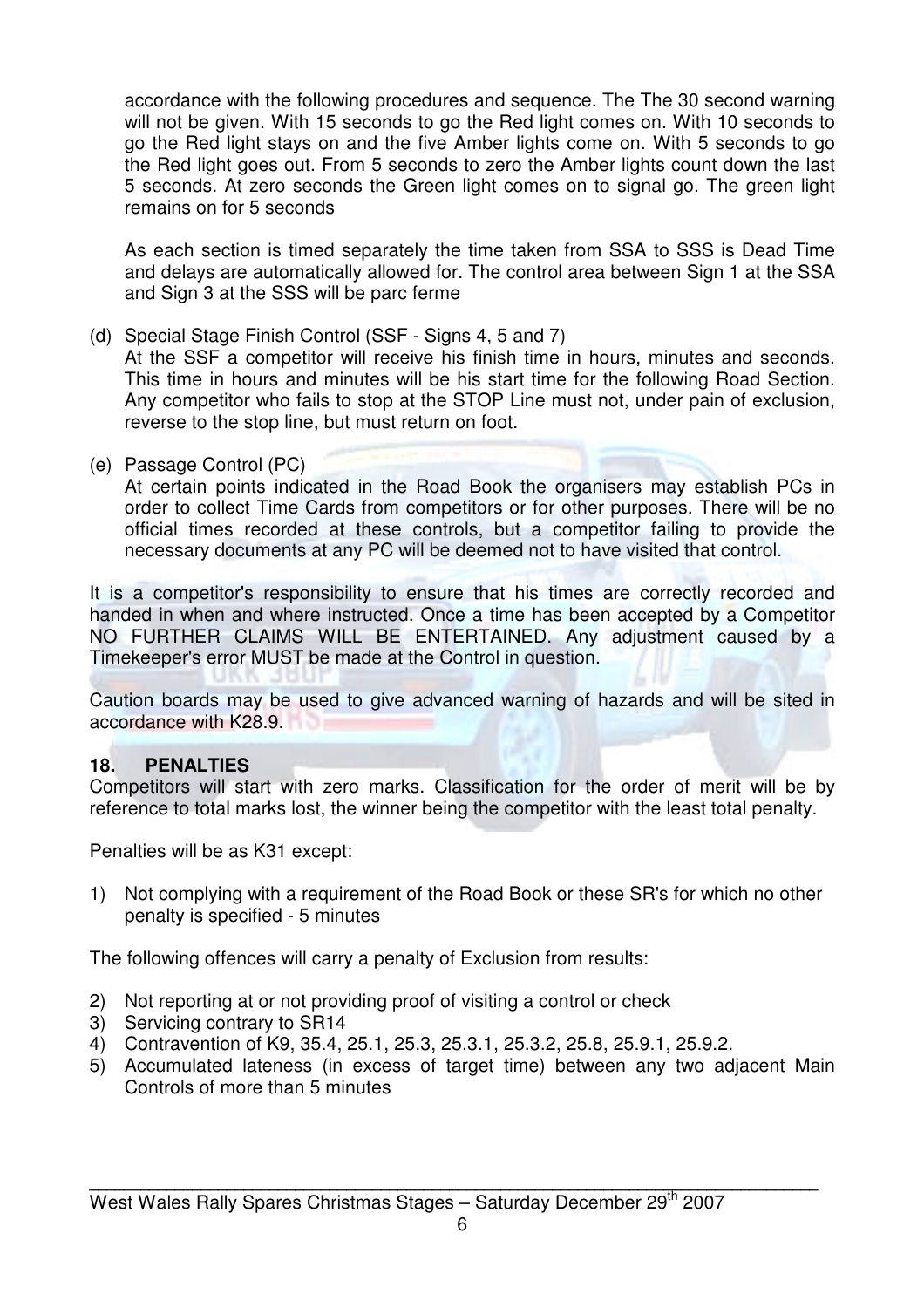To be classified as a finisher a car with its crew must complete the course without incurring the penalty of exclusion and hand in a completed damage declaration form with the final time card.

#### **19 G.R. MODIFICATION**

K9.1.3 - Either crew member may drive during the competition subject to both crew members holding licences to permit that person to drive. Co-drivers intending to drive on special stages shall advise the entry secretary at Signing-on.

K35.1 - See SR 17.

K30.4 (e) - Reduced to 5 minutes.

K29.1 - Controls will close 5 minutes after due time of arrival of last car

#### **20. TYRES**

All tyres used in Special Stage rallies shall comply with R2.

#### **21. DAMAGE DECLARATION**

Competitors will be required to complete and sign a report declaring that they have not been involved in any incident resulting in damage to private property or injury to persons or animals or alternatively giving details of any such incident where damage or injury has occurred. Any information given will not incur a penalty but failure to hand in a duly completed form will be penalised by exclusion (K35.4).

Competitors who do not report at the finish are required to forward the report to the Secretary within 72 hours of the event, unless they have been involved in an incident in which case details must be given to the organisers the same day. Competitors who fail to reply will be penalised by a fine of £100.00 (K35.4.1).

#### **22. JUDGES OF FACT AND DRIVING STANDARDS OBSERVERS**

Judges of Fact and Driving Standards Observers may be appointed by the organisers and will be on duty to observe and report upon any competitor considered to be in contravention of the regulations for the event in accordance with C11, C13, K24.2.11 and 12. Details of Judges of Fact will be displayed at signing-on.

#### **23. DRIVING ON THE RACE CIRCUIT WITH DEFLATED TYRES ETC**

Under the conditions our contract of hire for the venue with B.A.R.C. Pembrey Ltd no competitor with a deflated tyre or mechanical problems likely to cause damage to the race circuit is to enter any part of the circuit forming part of a Special Stage. Any competitor who breaches this condition may be reported to the Stewards of the Meeting who may impose a penalty of exclusion from the event.

The Red Flag procedure as K24.2.7(b) will apply on all stages. All competition will cease on appearance of red flags and competitors should stop at the side of the road or track. They must not proceed until advised to do so by an official of the event.

#### **24. PROCEDURE ON ENCOUNTERING A MAJOR ACCIDENT**

Competitors are reminded of revised regulation K25.5 applicable from  $1<sup>st</sup>$  July 2004: "Competitors must carry an A4 size white board with a red SOS on one side and OK on the other. In the case of an accident where urgent medical attention is required, where possible the red 'SOS' sign should be immediately displayed to the following cars and to any helicopter attempting to assist. **Any crew which has the red 'SOS' sign displayed to them or sees a car which has sustained a major accident where both crew**